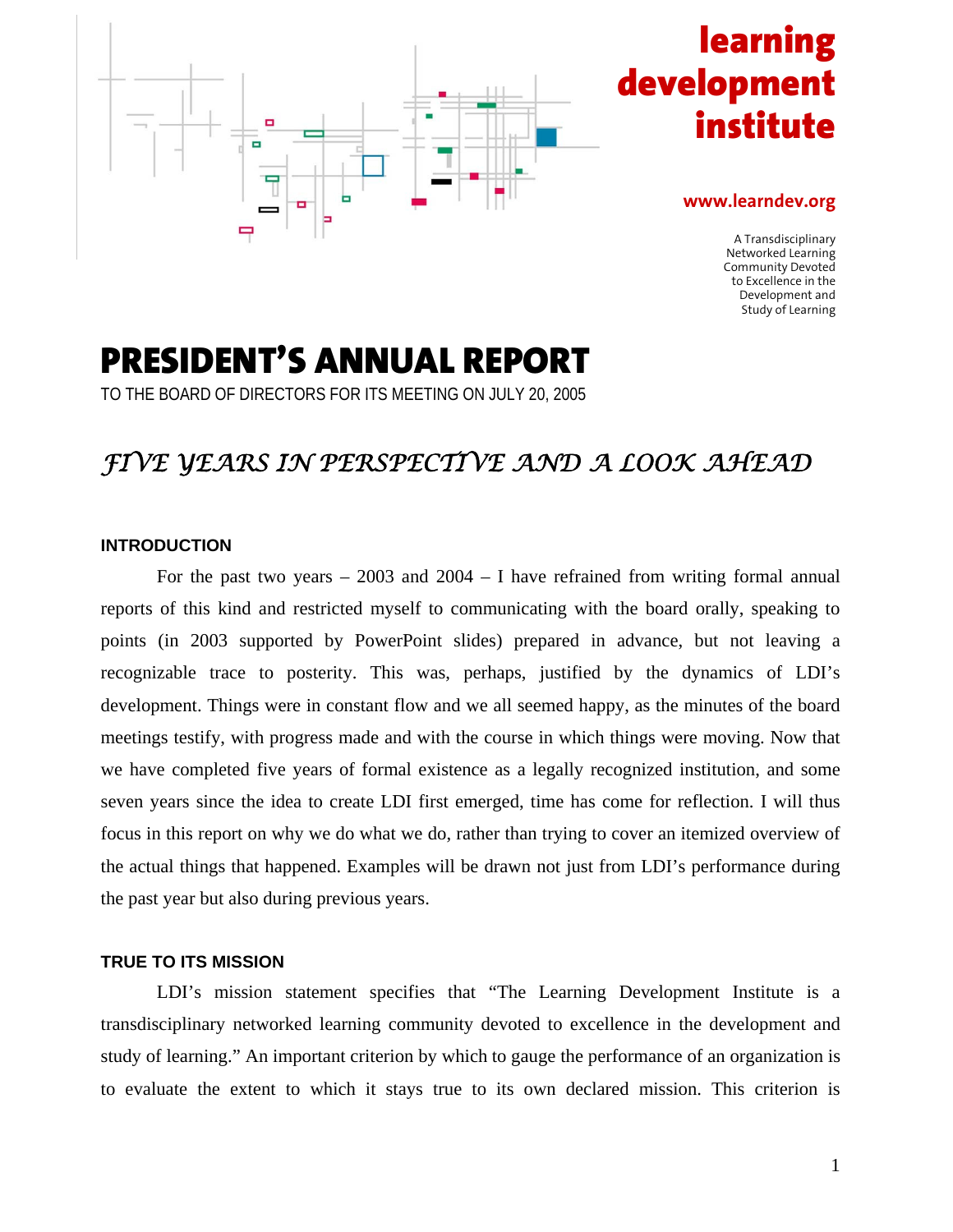particularly relevant in the case of LDI. Our mission statement clearly expresses what we declare ourselves to be. It features prominently on our website and is frequently used by others as a short description for the Institute. As of the day of writing, a google search for the exact phrase "a transdisciplinary networked learning community devoted to excellence in the development and study of learning" produces a list of more than 800 instances. Interestingly, many of them are in the area of philosophy or linked to the notion of transdisciplinarity.

Key ideas in LDI's mission statement relate to the Institute's role in

- *reaching excellence in the development and study of learning*
- its emphasis in doing so on the *building of learning communities through networking* and
- its dedication to *transcending the traditional disciplines*.

Below I shall describe and analyze LDI's performance against these three criteria.

### **REACHING EXCELLENCE IN THE DEVELOPMENT AND STUDY OF LEARNING**

Over the two years of its embryonic growth and the subsequent five years of its formal existence, LDI has succeeded identifying key areas of interest in the study and development of human learning that have attracted the attention and collaboration of some of the best minds on the planet. It started in April 1999 with a symposium, collaboratively organized with UNESCO, at the Annual Meeting of the American Educational Research Association, held in Montreal, Canada, which boldly called in its title for "Overcoming the Underdevelopment of Learning." The symposium, the preparation for which started a year earlier in 1998, was poorly attended as it took place in the early hours of a cold day at a difficult to locate venue in one of the hotels in Montreal. However, it was widely quoted afterwards.

The abstract of the paper (Visser, 1999) that served as an introduction to the symposium stated:

> Learning is an underdeveloped concept. It is increasingly necessary for humans to be able to adapt themselves to continuous and ever faster change and to conceive of the world as a complex environment. School-based learning, in many parts of the world, however, is often still largely based on the assumption that human intervention in the world is linear and that preparation for life is more important than preparation for learning during the lifespan. Fundamental change in the school system, attitudinal change in the actors within the school, and the conceptualization of more comprehensive learning environments of which the school is a part, are some of the urgent requirements.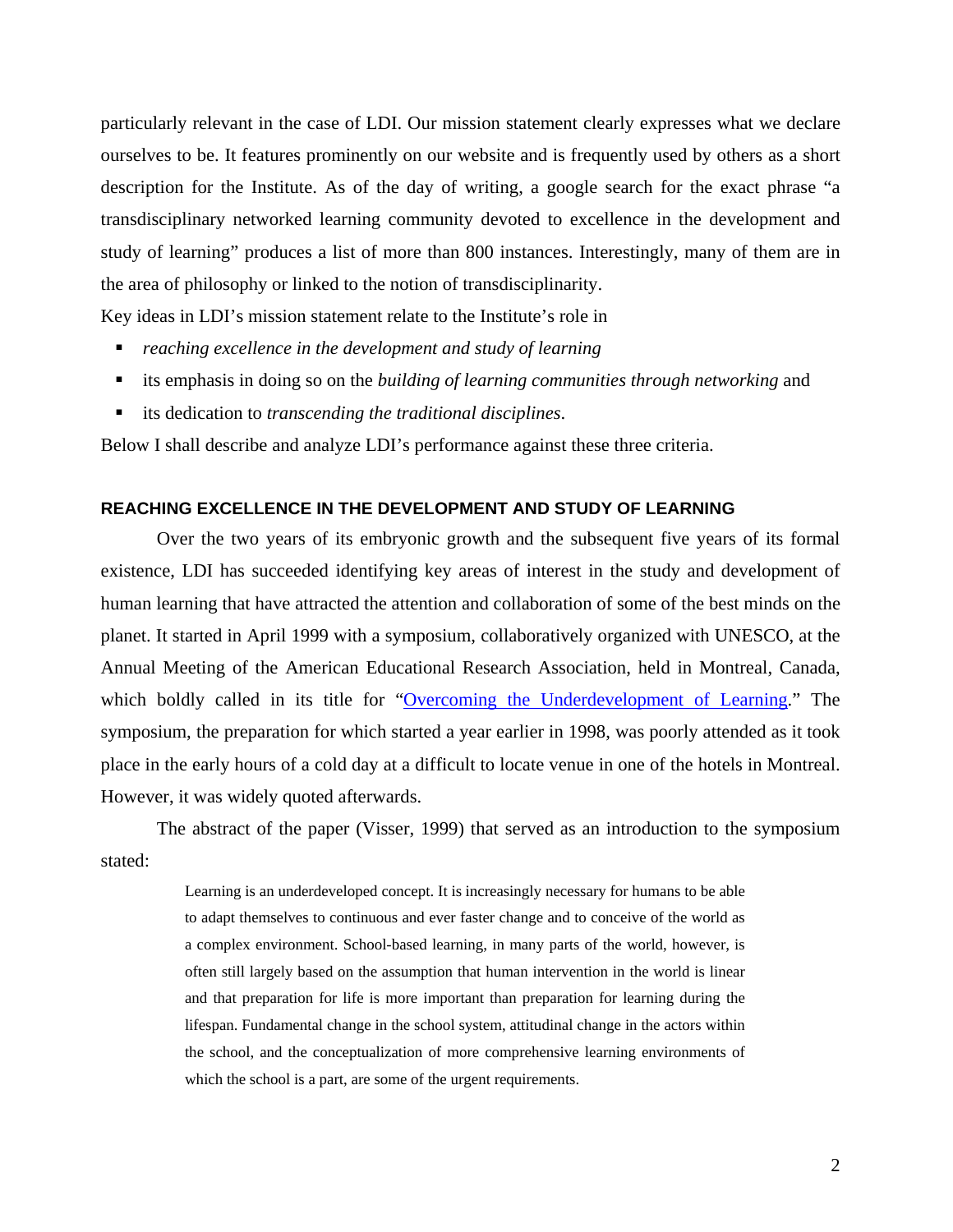One of the key references in the above statement is the school. Over the years, LDI has grown beyond that preoccupation with the school, which, in most societies, is seen as a major means to support the learning needs of their citizens and often – at the same time – to ensure their acculturation and socialization into its core values and ways of being. Increasingly, the questions posed by LDI have as a basic assumption that learning takes place in a multiplicity of spaces, according to procedures and conditions that vary widely, school-based learning simply being one of them but not necessarily the ideal modality. In fact, one of the major challenges the LDI community faces is to reestablish the ecological integrity of the entire, highly diverse, learning landscape.

Thus, none of the focus areas of activity identified by LDI makes a specific assumption about any particular learning space as the preferred one. Including the most recent addition, there are now six such areas with the following designations and acronyms:

- [Meaning of Learning \(MOL\)](http://www.learndev.org/MoL.html)
- [The Scientific Mind \(TSM\)](http://www.learndev.org/SciMind.html)
- [Problem-Oriented Learning \(POL\)](http://www.learndev.org/PBL.html)
- [Learning to Learn and Think \(LLT\)](http://www.learndev.org/LLT.html)
- **[Attitudinal and Behavioral Change \(ABC\)](http://www.learndev.org/ABC.html)**
- [Learning to Live in Harmony \(LLH\)](http://www.learndev.org/LLH.html)

With the exception of LLT, which still lags behind, and taking into account the duration of their existence, all other focus areas have satisfactorily developed, in terms of research results obtained, networks created, and dialogue developed around them. In some cases gestation has taken a long time.

A typical example in the latter regard is TSM, which was among the first focus areas identified, almost at the inception of LDI itself. It took until last year before a concrete initiative started to develop and another year of hard work before the Advanced International Colloquium on Building the Scientific Mind – BtSM for short – could take place at the Institute of Social Studies in The Hague, The Netherlands, in May 2005. The level of its success, relevance, participation, impact and meaning in terms of forward looking strategies can be gleaned from the BtSM Web page at <http://www.learndev.org/ColloquiumBuildingTSM2005.html>. Those who were most closely connected to the organization of the colloquium are so inspired by its success that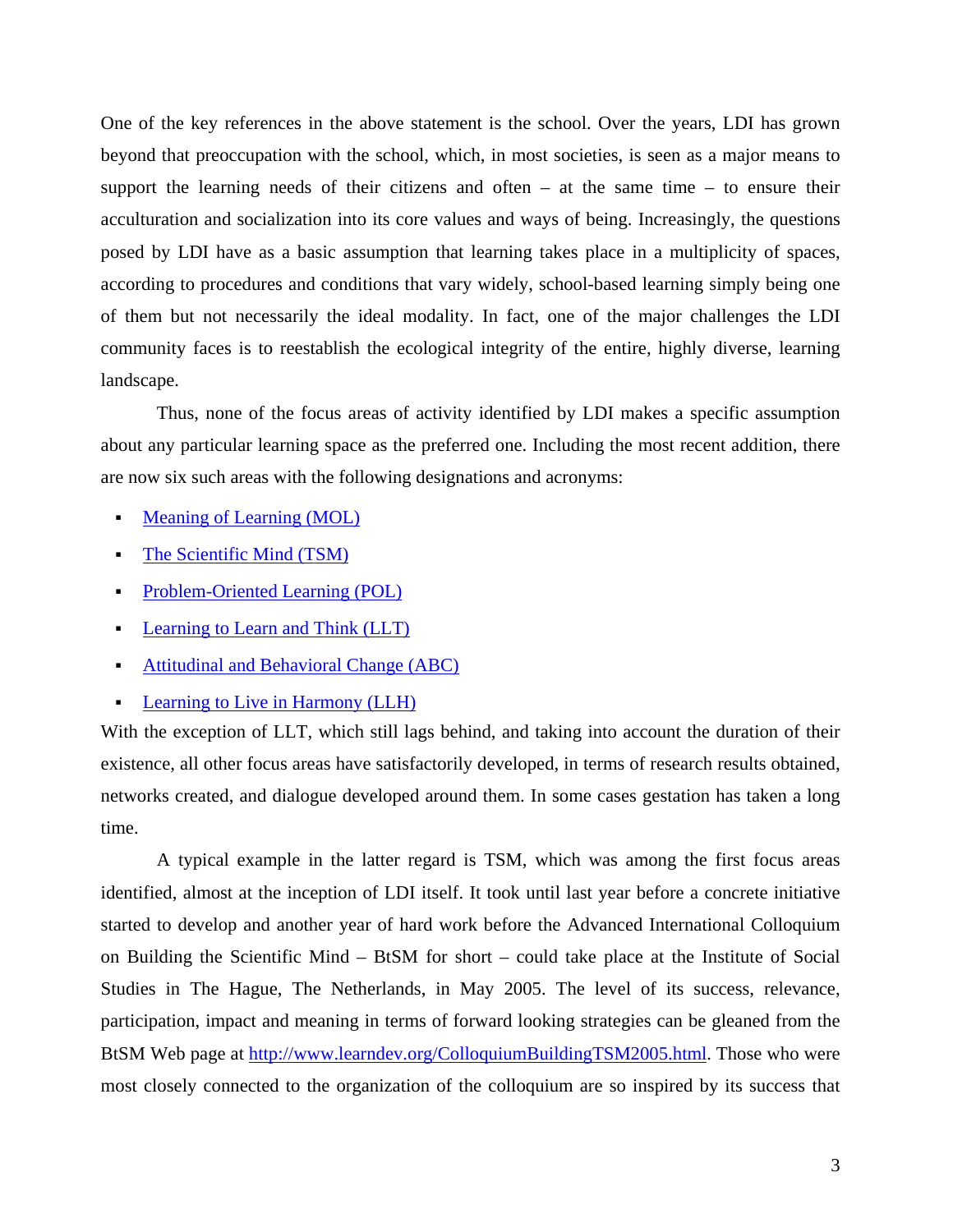enthusiastic discussions are already going on about the next edition of BtSM, now foreseen for 2007 and proposed to focus on the theme "Learning in the Perspective of Complex and Long-Term Change." The enthusiasm about the colloquium was shared by the participants in general. In the words of one of them: "The BtSM colloquium exposed me to many people representing many organizations that were inspiring while, at the same time, made me realize that I don't know much about how people in one place manage to work with people in another." Surely, BtSM2005 had a strong international flavor. A full report on the event, including a more extensive selection of comments by participants, is available at [http://www.learndev.org/dl/BtSM2005-FinalReport.pdf.](http://www.learndev.org/dl/BtSM2005-FinalReport.pdf)

In our mission statement we make reference to 'excellence' as the criterion to be reached in the development and study of learning. Excellence refers not only to superior quality of performance in what one does; it is also a measure of the extent to which one goes beyond where others are and what others do. I submit that the way LDI's six different – but interacting – focus areas of activity have been defined, generally transcending the purview of traditional disciplines, gives LDI a unique position, not occupied by any other institution. The claim to excellence seems thus justified from the latter perspective. In addition, spontaneous feedback and requests for collaboration received also indicate that from a quality point of view LDI's work is equally seen as being of a very high standard.

#### **BUILDING OF LEARNING COMMUNITIES THROUGH NETWORKING**

LDI makes extensive use of information and communication technologies – both wellestablished and emerging ones – and participates regularly in diverse fora, calling attention to what it sees as important issues and motivating researchers, practitioners, policy makers and change agents to join its efforts. No single means is preferred. Participation in meetings; approaching identified individuals by email; vigorously using the learndev.org Web site; being in touch by telephone; IP-based audio and video conferencing; and travel by different means of transport when necessary are all part of a comprehensive array of modalities through which networking is achieved.

The focus in networking is not necessarily on LDI itself. LDI frequently intervenes as a catalyst, bringing people into contact with each other without involving LDI directly. The focus is on the network and the purposes it serves rather than the concern to serve as a hub or gateway. The expectation is that in the long run this will serve the purposes for which the Institute exists better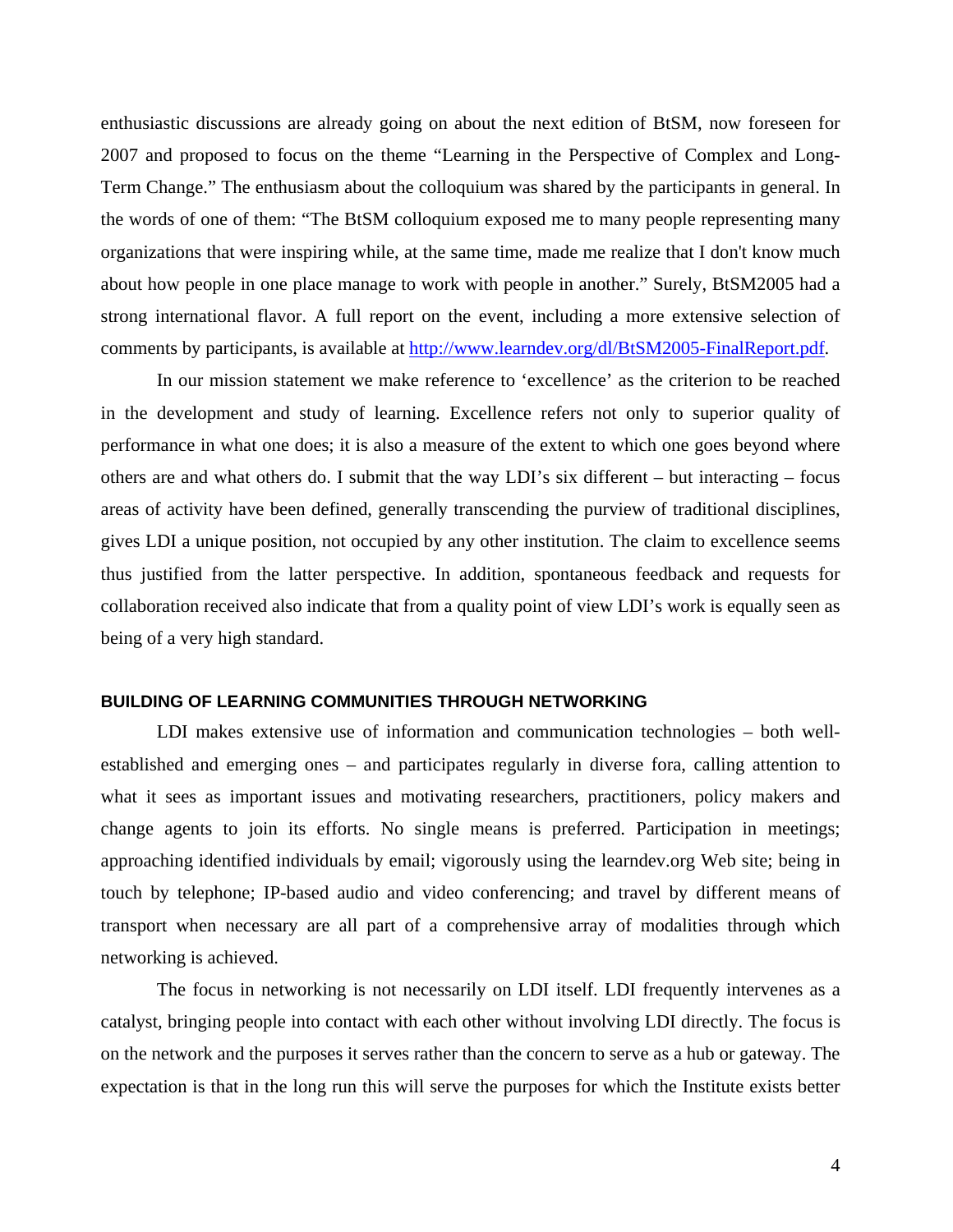and that LDI's role will be recognized in connection with the causes it serves and not because it has planted a flag somewhere. This may sound idealistic, which it probably is, but it is also practical. There is no way that LDI could compete – if it so wanted – with other institutions on the grounds of traditional criteria of imposing its presence. Besides, if the communities to be built are to be learning communities in the true sense of the word, than any focus on imposing oneself in the learning environment would work counter to that objective. Again, feedback received so far indicates that the attitude is useful. No one perceives LDI as a threat, which greatly helps in generating collaboration and willingness to contribute to LDI's causes, often with the material and moral support of institutions affiliated with collaborating individuals. In the absence of institutional support, individuals have often been found to be willing to support their collaboration from personal resources.

In addition to its own initiatives, LDI is also responsive to the initiatives of others. It participates actively in online dialogue – specific discussions and more generic lists to which it gets invited or that it chooses to join – as well as face-to-face encounters and participation in research and development activities under the responsibility of others. Sometimes such environments of dialogue are discipline based, sometimes they are multidisciplinary or transdisciplinary. Select examples are LDI's regular collaboration with organizations, institutions and networks such as:

- the Association for Educational Communications and Technology (AECT), in the framework of whose annual conventions several Presidential panel sessions and workshops have been organized;
- $\blacksquare$  the Centre International de Recherches et Études Transdisciplinaires (CIRET), to whose work LDI has contributed in writing and by participating in events such as the Rencontres de Strasbourg;
- the learningsocietiesconference and diversityinlearning lists, originated, respectively, by Shikshantar and the Arab Education Forum, resulting also in LDI's participation in the faceto-face meeting on learning societies in Jerash, Jordan, in 2004;
- the BioVision forum, held in Lyon, France, in April 2005;
- the EU's *Science in Society Forum*, held in Brussels, Belgium, in March 2005 (in the process of participating in the forum, LDI joined the Scientific INformAtion for Policy Support in Europe [SINAPSE] network);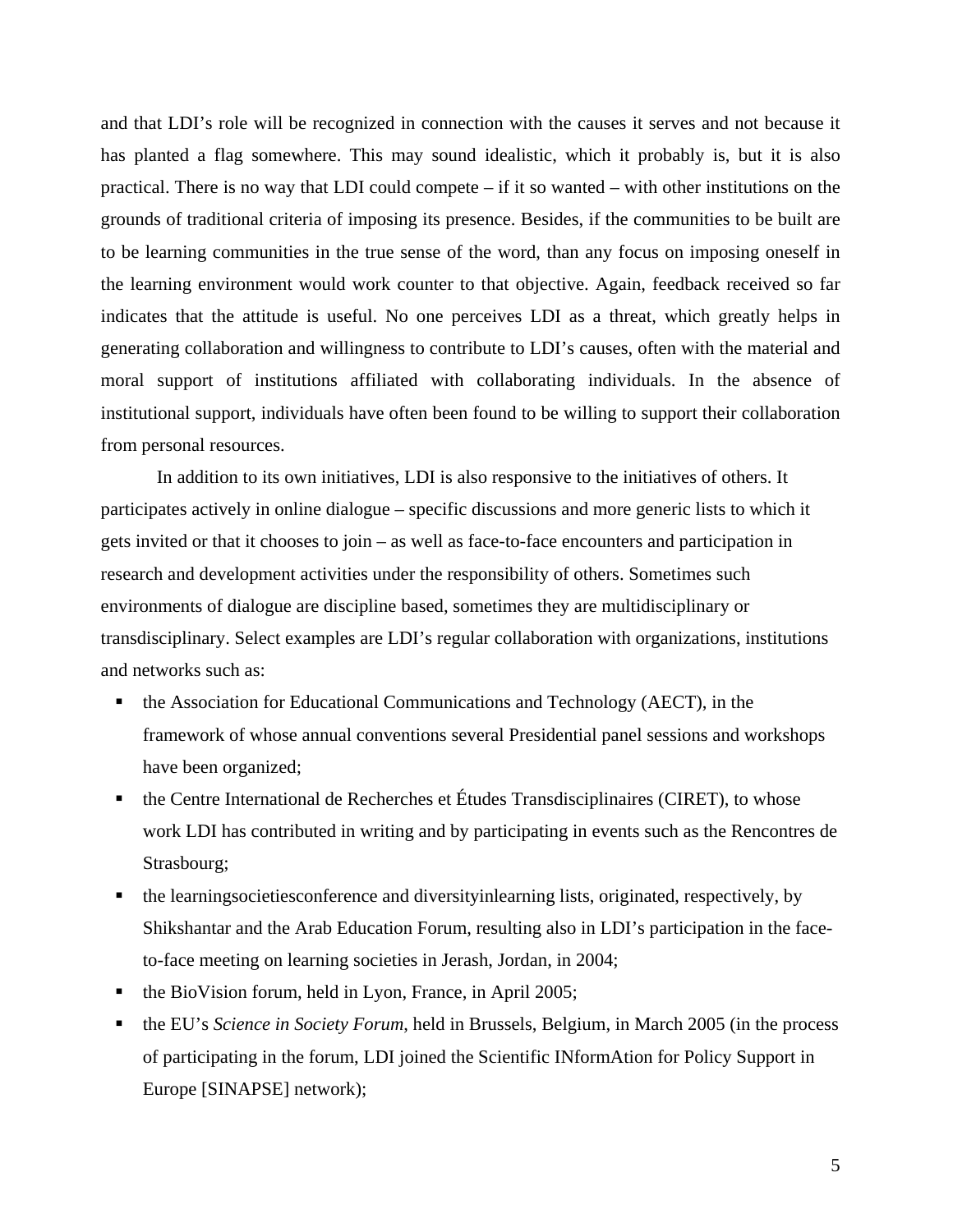- the EU supported K2 Event: *Researching Technologies for Tomorrow's Learning*, held in Amsterdam, The Netherlands, in September 2004;
- the Santa Fe Institute;
- UNESCO:
- the Food and Agricultural Organization, particularly in the framework of the *Education for Rural People* flagship partnership program, of which LDI is a member;
- the Education Development Center, with which LDI has collaborated in regard of the implementation of projects in Central and West Africa;
- individual scientists such as Roy McWeeny and John Avery with whom LDI got involved, collaboratively with the Pari Center for New Learning in Italy, in efforts to make science learning materials freely available, particularly to users in developing countries, via the *[For](http://www.learndev.org/ScienceWorkBooks.html)  [the Love of Science](http://www.learndev.org/ScienceWorkBooks.html)* project.

The above is but a short list of networking instances LDI got involved in most recently. Many other such instances could be mentioned. Typically, the crux of the networking links lies in the contact with individuals of flesh and blood rather than those with the institutions mentioned. No formal institutional linkages are therefore being pursued. Nonetheless, institutions do get involved indirectly as they often provide the material and infrastructural support for the collaborating individuals.

A typical feature of LDI's own role within the various networks is its attitude to be critical of the status quo as well as to be critical of those who are critical of the status quo (thus including being self-critical). It is believed that such an attitude is crucial for any institution that wishes to play a constructive role in dealing with most needed change processes in our complex world, if such processes are to have a lasting impact. Nurturing such an attitude requires LDI to continue to develop its capacity to listen.

## **TRANSCENDING THE TRADITIONAL DISCIPLINES**

The areas of concern within which LDI operates and the problems it aims at addressing require it to be keenly aware of and in touch with the most advanced achievements of what multiple disciplines that have a bearing on the development of human learning have to offer. On the other hand, many of the problems it addresses equally require it to overcome the limitations imposed by the compartmentalization of knowledge and of the exclusive pursuit of knowledge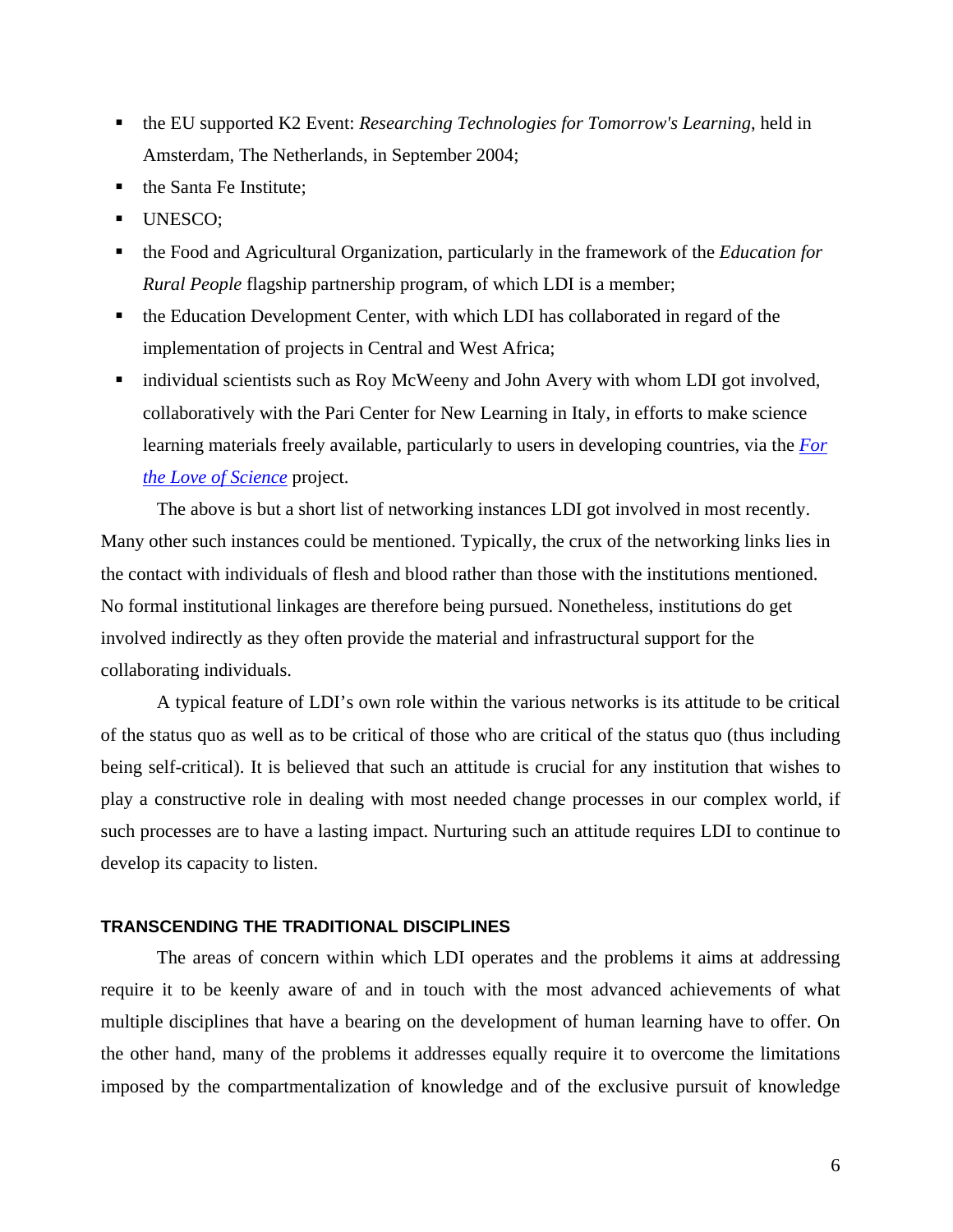within the boundaries of individual disciplines. This entails more than bringing multiple disciplines together (multidisciplinarity) and encouraging disciplines to interact with each other, particularly by applying the approaches developed in one discipline to another one (interdisciplinarity). Over and above the need to approach problems in disciplinary, multidisciplinary and interdisplinary manners, problems must equally be formulated in ways that elevate them above the level at which disciplines interact with them. Doing so brings in concerns regarding human values and ethics as well as critically reflective insights into the nature of knowing and the assumptions underlying how knowledge is being pursued. A case in point is the report produced by the special interest group that worked within the framework of the recent Building the Scientific Mind colloquium on the issue of "*[HIV/AIDS and the Scientific Mind](http://www.learndev.org/dl/HIV-AIDS+SM.pdf)*."

From a practical and organizational point of view the above considerations mean that it is not sufficient if the communities of learning and practice that emerge from LDI's action are merely made up of scientists and practitioners from different disciplines. It equally means that those individuals must be carefully selected from among those who demonstrate consciousness of problems at levels beyond purely disciplinary concerns. Participation in the debate about transdisciplinarity in various fora, LDI's liaison with the Centre International de Recherches et Études Transdisciplinaires and participation in LDI's work by such individuals as Basarab Nicolescu (starting with the earlier reported event in Montreal) have been important ways to feed our thinking about how to grow into a truly transdisciplinary institution.

#### **PERCEIVED IMPORTANCE AND RELEVANCE**

For an organization that operates actively on the World Wide Web and whose real presence is virtual, it makes sense to gauge its importance in terms of criteria that relate to that same environment in which it exists. Over several years now, http://www.learndev.org has come up quite consistently with a Google toolbar page rank of 6/10, twice dropping to 5/10 for brief periods a long time apart. On an average, the Google toolbar page rank for LDI's Web presence, a measure of its importance and relevance as perceived by other inhabitants and users of the Web, is thus a solid 6/10. The measure is logarithmic (I. Rogers, 2002). It should be interpreted in comparison with, for instance, the 7/10 ranking for large membership organizations such as the [American Educational Research Association](http://www.aera.net/) or the [Association for Educational Communications](http://www.aect.org/)  [and Technology](http://www.aect.org/) and the 6/10 ranking for a similarly large international membership organization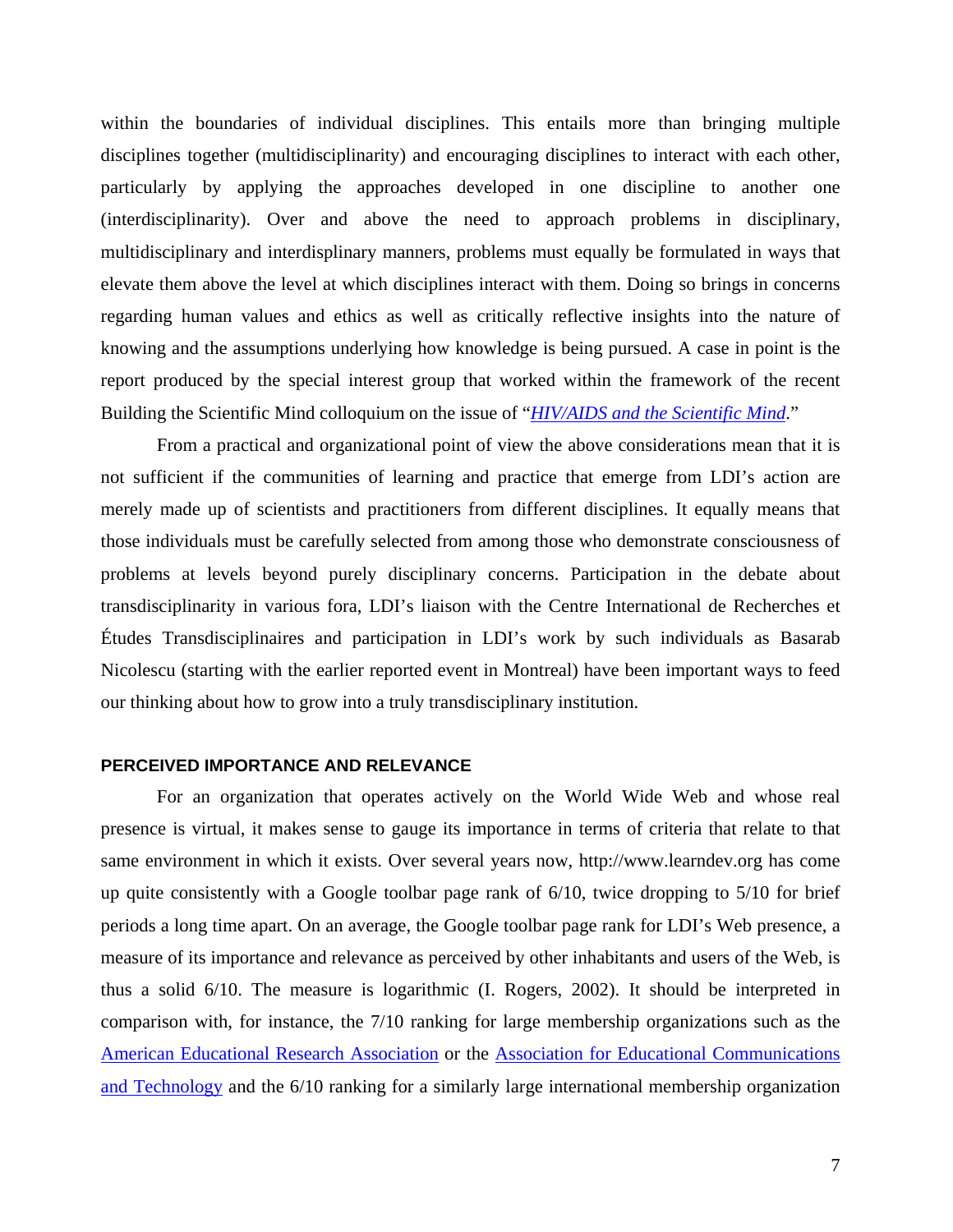like the [International Council for Open and Distance Education.](http://www.icde.org/) It is equally relevant to take as a comparison the 7/10 ranking for such very active and broad-based R&D organizations as [EDC,](http://www.edc.org/) [McREL](http://www.mcrel.org/), [TERC](http://www.terc.edu/), [WestEd](http://www.wested.org/), and the [Concord Consortium.](http://www.concord.org/) LDI's page rank is at a par with that of the Web site of [New Horizons for Learning](http://www.newhorizons.org/) and that of the [Centre International de Recherches et](http://nicol.club.fr/ciret/index.htm)   $\hat{E}$ tudes Transdisciplinaires (CIRET),<sup>1</sup> both of which have existed much longer than LDI. It now ranks two points above the Web site of LDI's predecessor [Learning Without Frontiers](http://www.unesco.org/education/lwf/) (which is a now no longer developing archived site) and one point above another successor to Learning Without Frontiers, the Web site of **Shikshantar**. It ranks equally one point above the Web site of the [Culture of Peace Foundation,](http://www.fund-culturadepaz.org/)<sup>[2](#page-7-1)</sup> established around the same time as LDI, by UNESCO's former Director-General Federico Mayor.

One should be prudent not to interpret these numerical indices in a competitive sense. They are but one measure of perceived importance and relevance. As argued, the measure is particularly relevant in the case of an Internet-based networked organization like LDI. However, for other organizations the context in which they operate may have quite different emphases. Besides, the point here is not to rank ourselves in comparison with others, but rather to develop a feel for how users in general perceive LDI's contribution in the context of its peers. I submit that, for an organization that has chosen to explore human learning in areas and ways that are clearly distinct from what other organizations are already engaged in, LDI may look back with satisfaction on its five-year achievement and has also reason to continue to put an effort in enhancing its profile in the eyes of others. The above conclusion is furthermore supported by the frequency with which LDI receives spontaneous inquiries, proposals for collaboration, and requests for intellectual contributions.

#### **SUSTAINABILITY OF THE MODEL**

 $\overline{a}$ 

The model according to which LDI has so far functioned is believed to be unique. Unlike non-governmental organizations in general, LDI has never sought or received funding to sustain its own existence. It generates income – annually some \$ 15,000 on an average – by providing services and has been able to do everything it does at an average yearly budget of less than

<span id="page-7-0"></span><sup>&</sup>lt;sup>1</sup> Note that the page rank of  $6/10$  for CIRET applies to the French language version of the site and should thus be interpreted within the francophone environment; CIRET's English language version has a 4/10 toolbar page ranking. 2

<span id="page-7-1"></span> $2$  The ranking of the Web site of the Fundación Cultura de Paz should be interpreted within the Spanish language environment.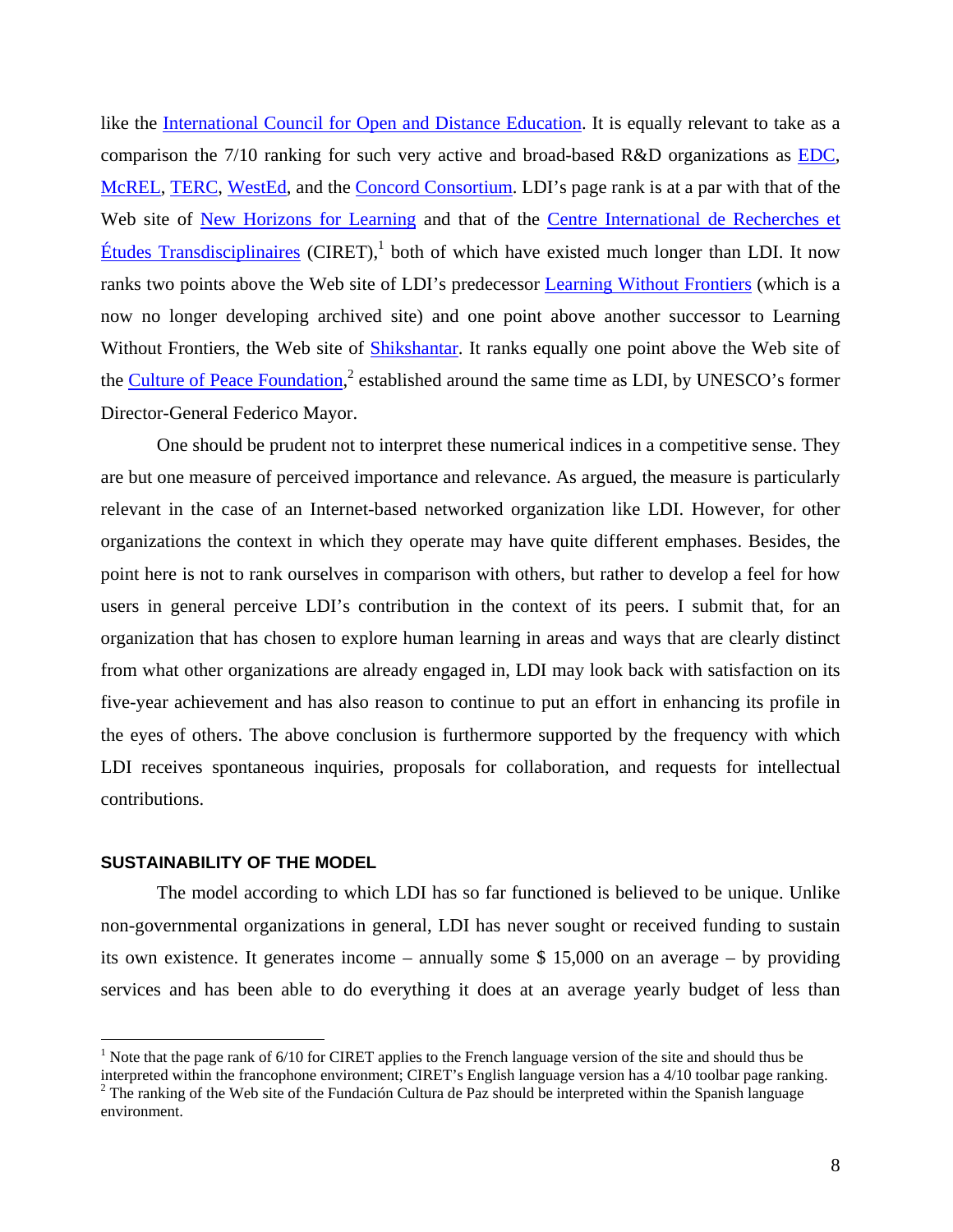\$ 10,000. The fact that no one's living depends on LDI allows the organization to pursue sustaining itself in an entirely non-competitive manner, focusing on the declared purposes for which it was created.

A prime condition of sustainability for the model of functioning chosen by LDI is the intrinsic motivation and dedication to a cause by those who drive the organization in addition to the availability to such individuals of sufficient alternative means to sustain themselves. Such alternative means can for instance be derived from a regular job in a different context with time left to dedicate oneself to other important issues; independent retirement benefits or other forms of independent wealth; or an already financially assured setting in which someone undertakes a study and, as part of that effort, seeks an opportunity to enhance the study environment by linking it to a relevant sphere of intellectual pursuit in line with the objectives of the study. LDI has benefited from all such opportunities. Typically, those who contribute to its work voluntarily range from students to highly accomplished retired professionals. The question is not if such potentially available work input exists. It is there, and in some cases abundantly so. The more important question relates to how it can be mobilized for a desired purpose. People who are free to choose will dedicate their voluntary effort to options of their choice, selecting one opportunity over the other.

Several factors are believed to have worked in favor of LDI's model of sustainable mobilization of voluntary efforts.

- 1. LDI has actively positioned itself in relevant professional circles, providing it with visibility and credibility.
- 2. LDI has actively published its results and publicized its efforts via alternative media, such as books, journals, the printed press in general, radio, TV, and multiple Internet-based fora, including its own Web site. While doing so, it has selectively chosen the channels through which it communicated, keeping in mind the size of the audience reached and the perceived relevance and reliability of a particular channel.
- 3. LDI has actively responded to requests for keynotes, invited papers, workshops and the like in contexts that could be expected to enhance its visibility and to contribute to its perceived relevance by association with others, perceived to be relevant by LDI.
- 4. LDI has created a small network of select Fellows and other associates of outstanding achievement in fields relevant to LDI's work among individuals whose ages and levels of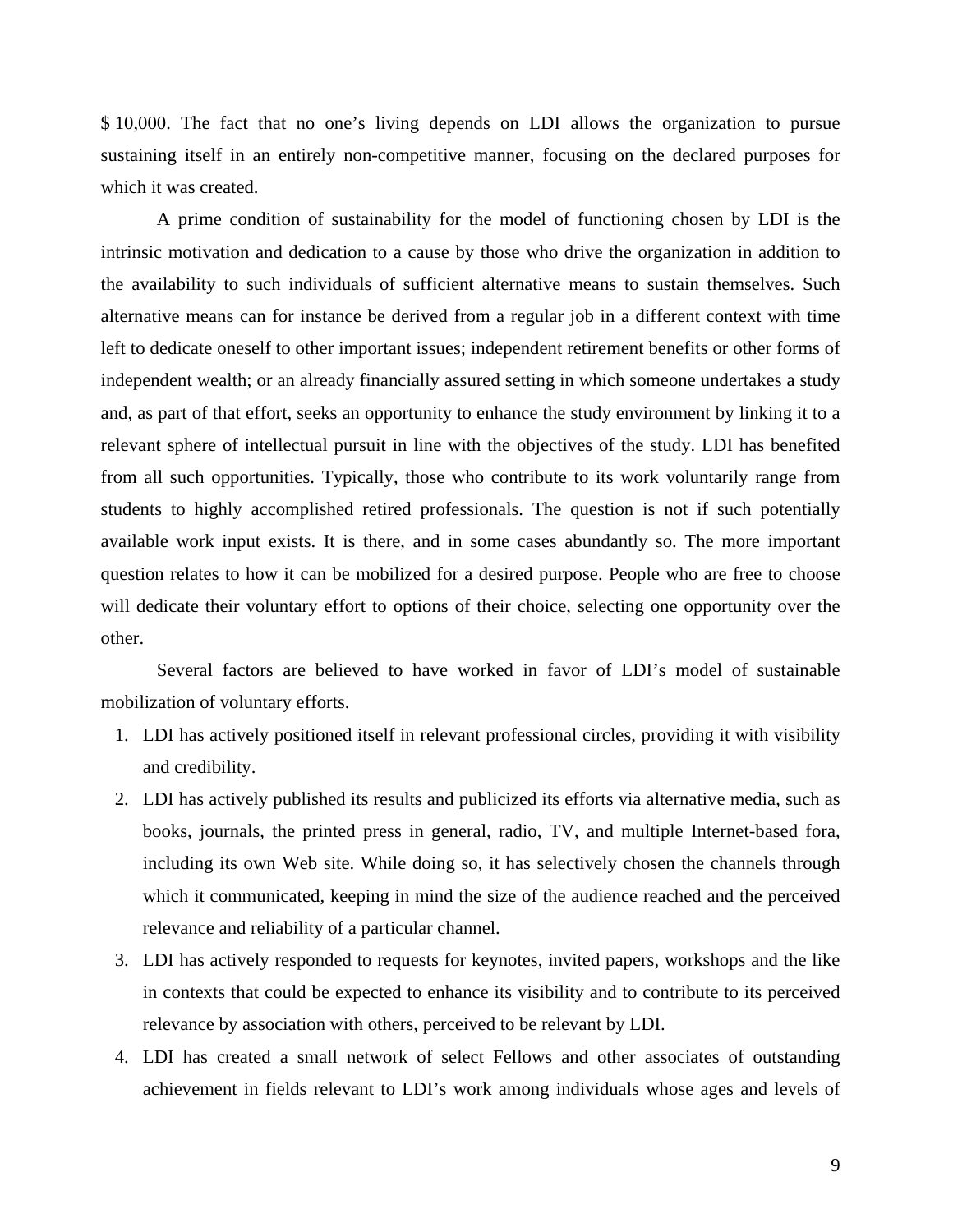accomplishment vary widely. Their presence often serves as an attractor to others who seek to join.

5. LDI has stayed keenly attuned to emerging technological developments and has been an early adopter<sup>[3](#page-9-0)</sup> of them, particularly as regards the broad variety of IP-based technologies. It is no exaggeration to state that it would have been impossible for LDI to become what it presently is had it not been possible to take advantage of these technological developments. Besides the opportunities such technologies afforded for effective communication, it is at least as important that they were available at an extremely low cost.

# **FIVE YEARS AND BEYOND: OPTIONS FOR THE FUTURE OF LDI**

Symbiosis<sup>[4](#page-9-1)</sup> and catalysis<sup>[5](#page-9-2)</sup> have been the mainstay of LDI's work since the organization started its activities. It sets LDI – and a small number of like-minded organizations – apart from the large majority of organizational entities (whether for profit or not for profit), who, independently of what their mission statement may specify, also represent the understandable interest of those who work in and for them to have a stable job. No one's livelihood depends in an immediate sense on LDI's continued existence. The organization can thus be genuine in its declaration that it exists for a purpose and has no intention to survive that purpose. In considering options for future growth of the organization, it is thus important to retain LDI's unique position as a symbiotic and catalytic entity.

As the analysis of the past five years presented above has shown, preserving those key elements of LDI's existence is essential to its mission. It is also essential to retaining the level of autonomy that has thus far allowed LDI to address the non-mainstream issues to which it dedicates itself. In other words, this is what has allowed LDI to retain its excellence in the sense of going beyond where others are.

The attitude advocated above has obvious financial implications. It would be counter to LDI's mission if the organization were forced to attribute priority to issues of its own institutional survival in terms of fulfilling financial needs. The five-year history of LDI as a legally established

 $\overline{a}$ 

<span id="page-9-0"></span> $3 \text{ In the sense of E. M. Rogers's (1995) Diffusion of Innovations model, \n $4 \text{ Symbicetic can be described as "in recognition between different errors.}$$ 

<span id="page-9-1"></span><sup>&</sup>lt;sup>4</sup> Symbiosis can be described as "an association between different organisms that leads to a reciprocal enhancement of their ability to survive" (e.g. Lee, Severin, Yokobayashi, & Ghadiri, 1997).

<span id="page-9-2"></span> $<sup>5</sup>$  Catalysis is the process of lowering the required activation energy for a (bio)chemical reaction, leaving the catalyst</sup> itself unchanged. A catalyst can thus speed up a specific process. Catalysis can bring about change in situations that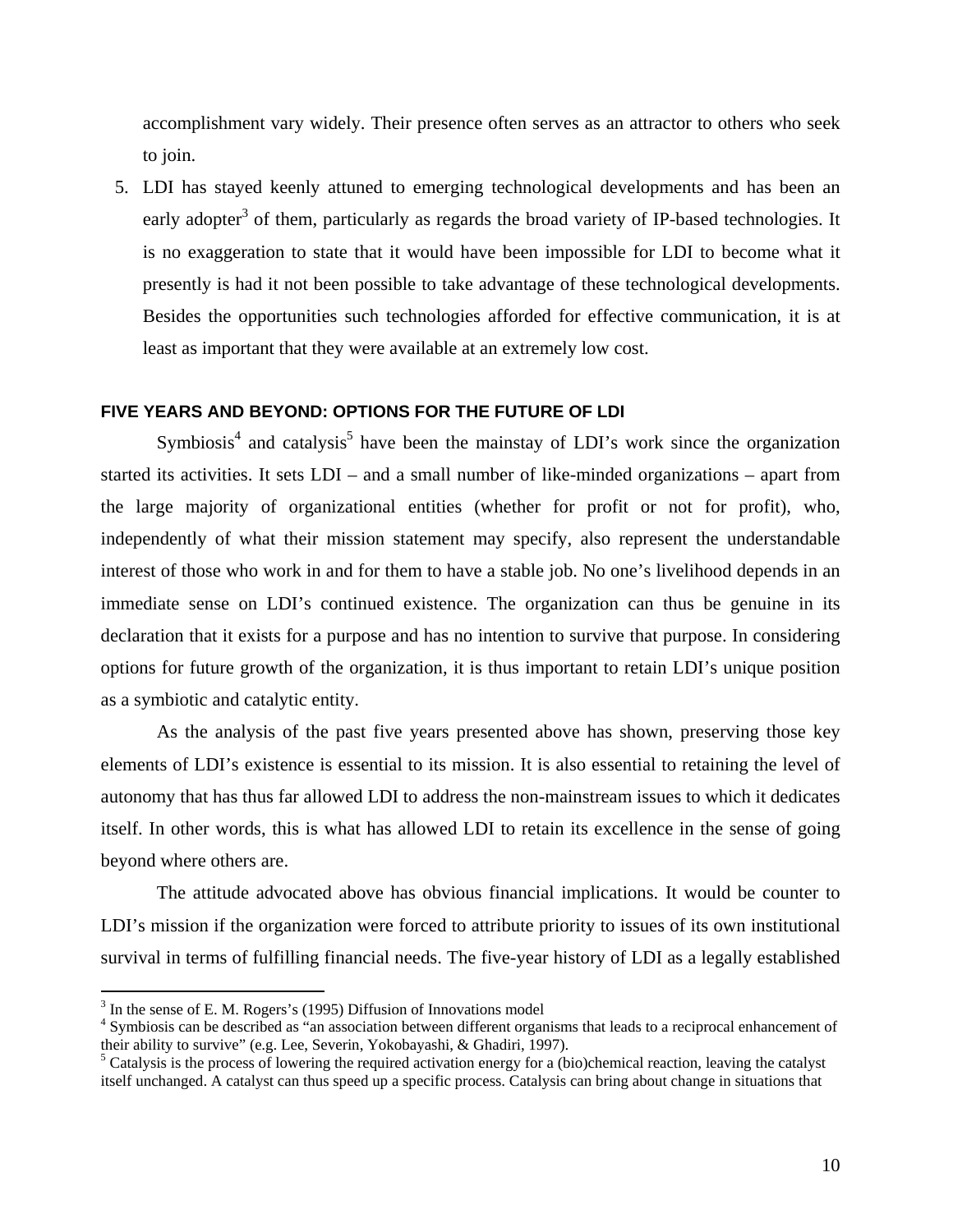organization provides sufficient evidence to support the conclusion that it can sustain its growth at the pace at which it has so far developed. This provides LDI with a level of comfort that allows it to choose between options that currently present themselves.

The thematic focus areas have developed themselves – thanks also to the ongoing dialogue that LDI has stimulated and facilitated over the years – to the extent that research questions and development options start emerging that call to be addressed. Considering the transdisciplinary nature of most of these research questions and development options it is unlikely that more traditional organizations will take them on. Thus, LDI starts finding itself in a position that it is morally obliged to follow through on the results of its work and, in addition to being catalytic, also take on well-proportioned active leadership positions in carefully selected areas. Thus, the following two options lie ahead:

- 1. LDI can continue to exist at its current level of intervention. For the foreseeable future societal conditions are likely to remain what they are, not becoming significantly worse and probably not much better either. Under such conditions it should remain possible for any organization that has a worthy cause and is willing to serve that cause in a transparent manner to mobilize the voluntary effort that has so far been responsible for LDI's growth in the absence of external financing. It would be perfectly justified to follow such a course of 'no change.' If that position were chosen, LDI should be expected to retain its leadership position in the areas in which it is currently active. It will likely develop additional areas as well and stand a good chance to develop a similar level of leadership in them. However, it will not itself become a lead player in following through on the questions that emerge from its action.
- 2. Alternatively, and in addition to the option presented above, LDI could take advantage of its current achievements and position of comfort and use it as a springboard and fallback position from which it can carefully start exploring limited interventions beyond its current level of existence. Such limited interventions, such as small scale R&D projects, might involve accepting a level of financial commitment for which one or more officers of the Institute would shoulder the responsibility on a part-time basis and against a remuneration concomitant with the size of the commitment and the tasks involved. Basically, such

are otherwise entirely stable, leaving the catalyst intact to continue to perform a similar role elsewhere (e.g. Watson, Hopkins, Roberts, Steitz, & Weiner, 1987).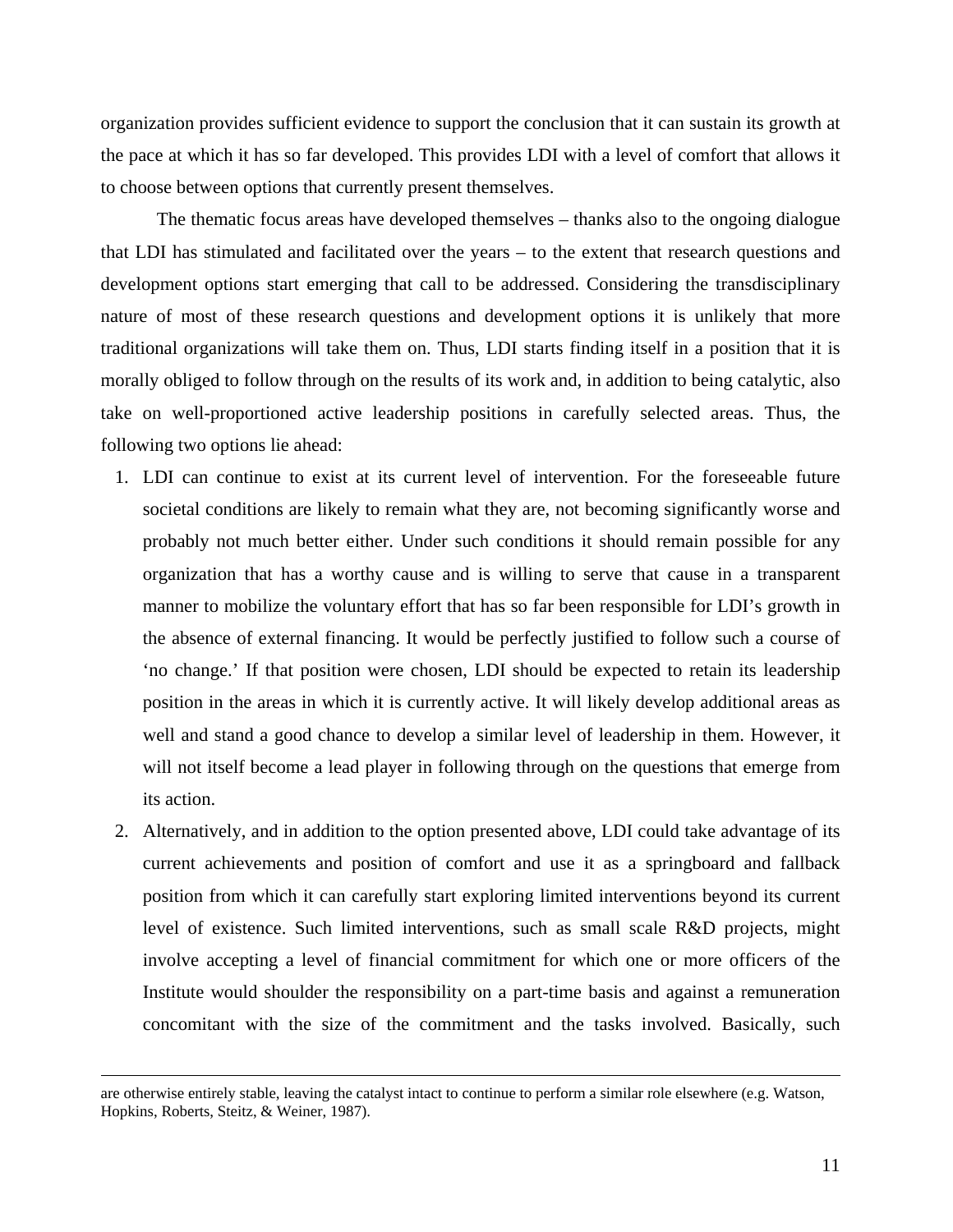initiatives could be developed on a case-by-case basis by interested officers, using LDI as an umbrella for their initiatives and as an institutional framework for networking. As argued, should this second course of action be followed, then great care should be taken that such arrangements should not start interfering with LDI's essential role as a symbiotic and catalytic entity. Moreover, the nature of such small interventions, which would be developed in addition to the course of action referred to under Item 1 above, should naturally support LDI's mission and vision.

The recognition LDI has gained during the past five years should potentially allow it to pursue the above mentioned second course of action. I recommend to the board that during the next five years we retain our focus on symbiosis and catalysis while at the same time exploring opportunities for active leadership in areas of collaborative R&D that are directly related to LDI's transdisciplinary foci of concern, acquiring funding as necessary for their implementation.

Eyragues, France, July 12, 2005.

Jan Visser President

### **RFERENCES**

Lee, D. H., Severin, K., Yokobayashi, Y., & Ghadiri, M. R. (1997). Emergence of symbiosis in peptide self-replication through a hypercyclic network. *Nature*, 390, 591-594.

Rogers, E.M. (1995). *Diffusion of innovations (4th edition)*. New York: The Free Press.

Rogers, I. (2002). *Page rank explained: The Google pagerank algorithm and how it works* [Online]. Available: <http://www.iprcom.com/papers/pagerank/index.html> [2005, July 10].